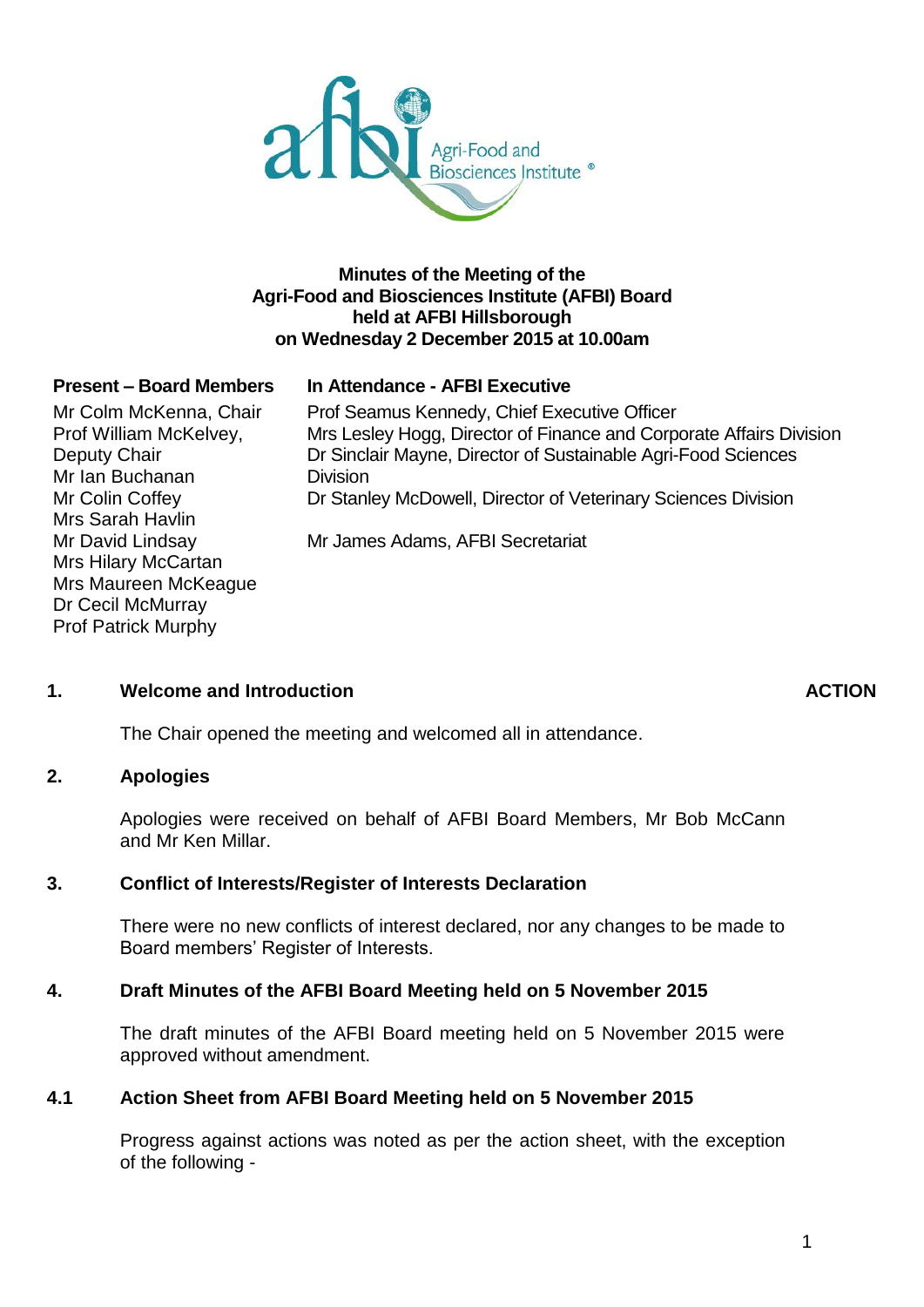# **4.1.1** *Chair's Message to Staff (Item 7.1)*

A copy of the Chair's message to all AFBI Staff, acknowledging the excellent staff efforts this year in light of voluntary exit and the difficult financial situation, will be circulated to Board members for information.

**Sec**

# **5. Chairman's Remarks**

The Chair updated the Board on the Joint DARD/AFBI Board meeting held on 16 November 2015. The Chair advised that as far as the AFBI Board was concerned AFBI had completed the "*Shrink*" phase of its "*Shrink to Grow*" strategy and that AFBI now needed to quickly move to the "*Grow*" stage to develop its areas of scientific strength.

In discussing the key matters arising from the joint meeting the following points were also noted -

- EMT has developed an action plan to capture the actions from the Minister's letter to AFBI on AFBI's 2020 Strategy and the information requested by the Minister is being collated.
- A plan to address the 2015/16 budget deficit is being developed by the Executive.
- An updated AFBI Charging Policy is required and the Board noted that the former Interim Head of Finance had been retained, on a short term basis to develop this.
- Although the majority of the NIAO/PAC recommendations arising from the review of AFBI have been implemented, DARD and AFBI officials are to agree any remaining actions to enable the outstanding recommendations to be brought to a satisfactory conclusion.
- In discussing the four pillars established for the restructured Department of Agriculture, Environment and Rural Affairs DAERA department, AFBI highlighted the need for science to cut across all areas.
- The Deputy Chair also noted the recent recommendation from the Nurse Review of UK Research Councils, to allow a scheme to be piloted in which Public Sector Research Establishments would be eligible for Research Council funding.

The Chair informed the Board that sifting of applications for 2016 appointments to the AFBI Board had now been completed and that interviews would be completed by 21 December 2015.

## **6. Executive Report**

In presenting the Executive report for November 2015, the CEO highlighted the following items –

- The AFBI Annual Report and Statement of Accounts 2014/15 had been signed by the CEO and issued to the Northern Ireland Audit Office for certification by the Comptroller and Auditor General before they are laid before the Assembly by AFBI Sponsor Branch.
- AFBI's 2015/16 Voluntary Exit Scheme (VES) will be re-launched to seek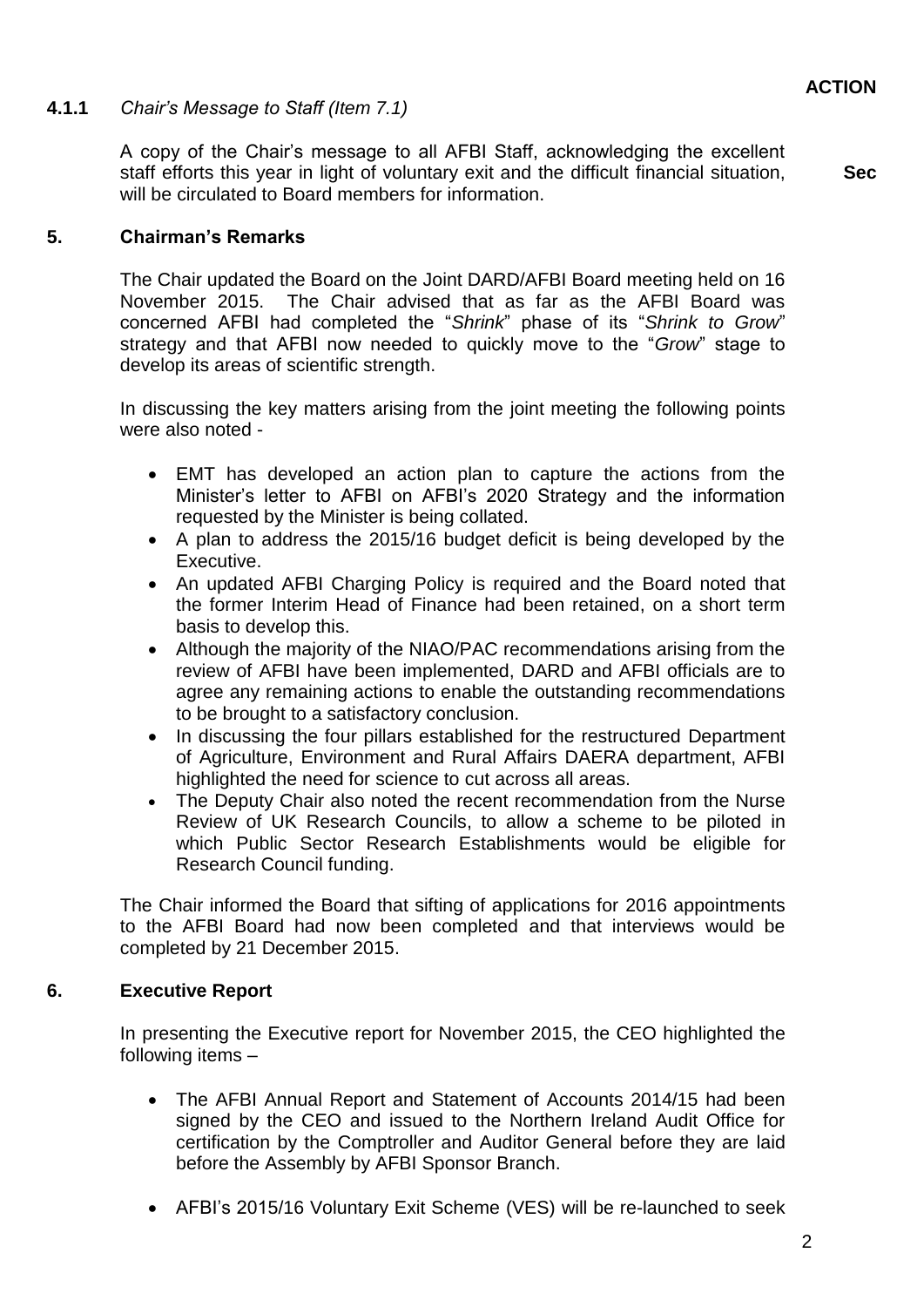a further small number of volunteers. Department that it does not wish to participate in a VES for 2016/17 given the significant staff reductions in 2015/16. AFBI had also advised the **ACTION** 

- Having responded to DARD to indicate that AFBI could utilise additional capital funding in 2015/16, DARD had recently advised that additional capital was no longer available apart from an amount to fund purchase of a manure nutrient separator for use in a DARD research project.
- The CEO had chaired an afternoon session of AFBI's Pig Conference, held on 10 November 2015 at Hillsborough which had helped to raise AFBI's profile. The event had been well attended by industry representatives. AFBI PhD students had made excellent presentations.
- As part of AFBI's Leadership Development Programme, Professor Gerry Boyle, Director of Teagasc and Professor Nigel Scollan, Director of Knowledge Exchange and Commercialisation, IBERS/University of Aberystwyth made presentations to senior management on 18 November 2015 on the change process their respective organisations had undergone.
- The CEO welcomed Dr Ann Bartuska, Deputy Under Secretary for Research, Education and Economics in the United States Department of Agriculture (USDA), and other USDA representatives, to AFBI Hillsborough on afternoon of 19 November 2015. The primary reason for Dr Bartuska's visit was to attend a meeting of the Steering Board of the US-Ireland R&D Partnership Programme in Dublin. The addition of agrifood to the list of topics covered, as proposed by the CEO in 2012, was agreed at the Steering Board meeting.
- The CEO attended an event to mark the centenary of the Department of Agriculture Food and the Marine's (DAFM) Backweston Laboratory and informed the Board of the excellent keynote presentations by Mr Aidan O'Driscoll, DAFM Secretary General and Mark Ferguson CBE, Director General, Science Foundation Ireland. The Board welcomed the update and was pleased that the Executive was considering events of a similar stature as part of the 2016 calendar.

During the discussions on a number of aspects of the report, the Board requested that they receive a monthly update on the status of the review of AFBI's royalty income.

**Exec**

**Exec**

## **7. Finance**

# **7.1** AFBI Budget Monitor Report – Position at 31 October 2015

Mrs Hogg presented the Budget Monitor for the month ending 31 October 2015 which projected a deficit outturn for 2015/16 of £1.3m. The increase from £810k, as reported the previous month, is mainly as a result of a £556k increase in income shortfall.

Mrs Hogg highlighted that the shortfall in income relates to a number of factors across a number of work areas and that while a modest saving in associated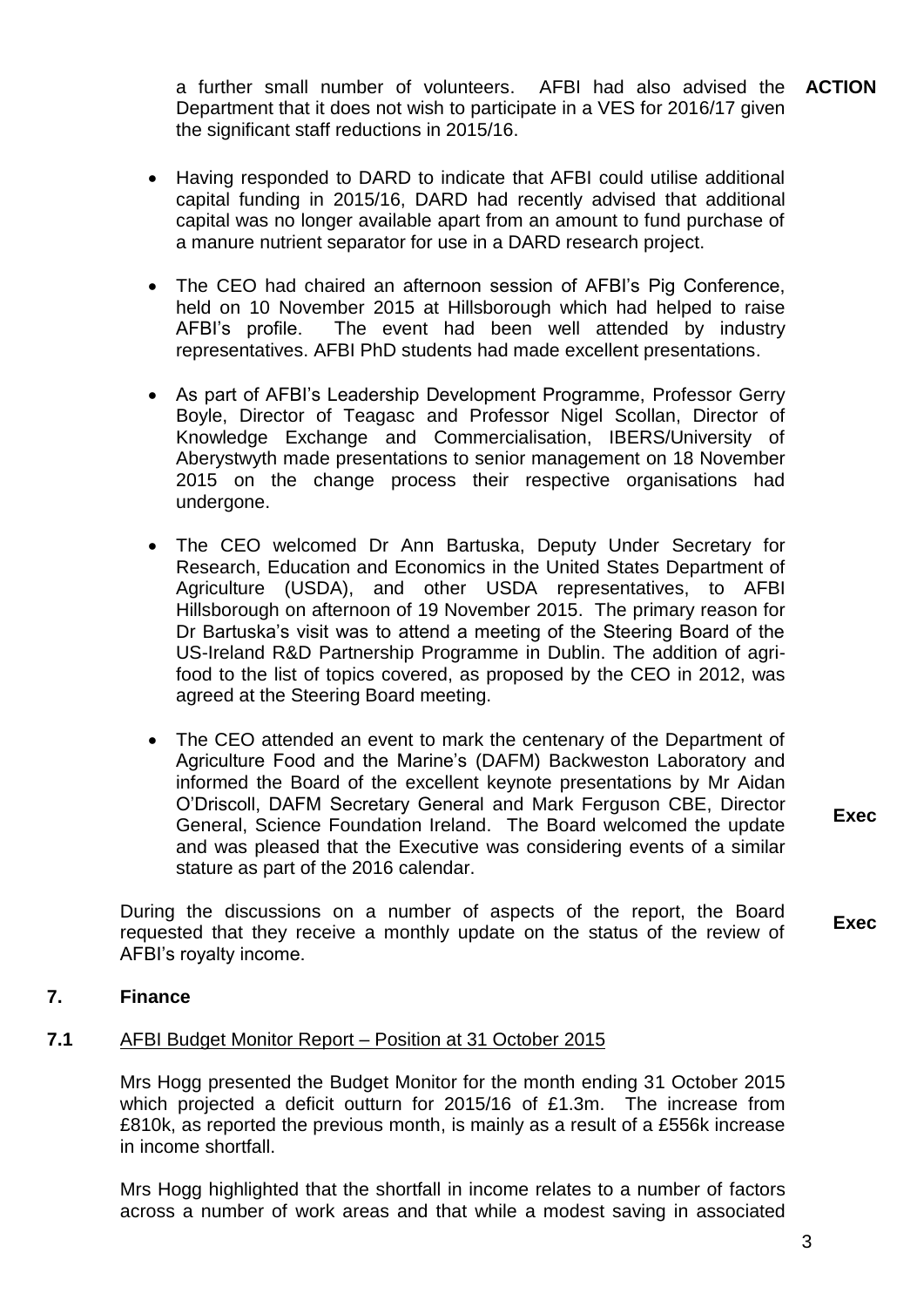consumable costs had been made, the majority of areas affected by the **ACTION** reduction in income had limited or no associated programme costs. The Board also noted that a number of areas affected by a reduction in income are demand-led and that there is no scope for replacement of this work given the long lead-in time associated with most projects.

Mrs Hogg advised the Board that DARD is currently considering how much additional funding it might be able to make available to AFBI. AFBI has undertaken a thorough review of its overheads but no further overall net savings have been identified. AFBI is therefore in the process of identifying the impact of necessary cuts to programme expenditure.

Taking account of the £4.1m savings for target staff costs and the unbudgeted increase in employer pension contribution costs of £600k, the Board accepted that the current forecast of a slight overspend in staff costs for 2015/16 represented a satisfactory position and commended the Executive for its significant efforts in achieving this.

In discussing the options available to maximise AFBI's competitiveness and the unprecedented financial pressures facing AFBI, the Board agreed to revisit the setting up of a commercial arm. The Chair agreed to discuss this further with the DARD Permanent Secretary.

**Chair**

#### **8. Finance Sub-Committee**

#### **8.1** Minutes from Finance Sub-Committee Meeting held on 23 October 2015

The Board noted the draft minutes from the Finance Sub-Committee meeting held on 23 October 2015.

#### **9. Audit and Risk Assurance Committee**

## **9.1** Minutes from Audit & Risk Assurance Committee Meeting held on 3 November 2015

The Board noted the draft minutes from the Audit & Risk Assurance Committee meeting held on 3 November 2015.

#### **10. Organisational Development and Human Resources Committee**

### **10.1** Minutes from Organisational Development and Human Resources Committee Meeting held on 4 November 2015

The Board noted the draft minutes from the Organisational Development and Human Resources Committee meeting held on 4 November 2015.

## **10.2** Draft Revised AFBI Research Misconduct Policy

Mrs Hogg presented the revised "*AFBI Research Misconduct Policy*" for Board consideration and comment. In the discussions that followed the Board asked for some additional wording on standards of animal welfare, inappropriate attribution of inventorship and full disclosure of information internally to be included under the appropriate sections.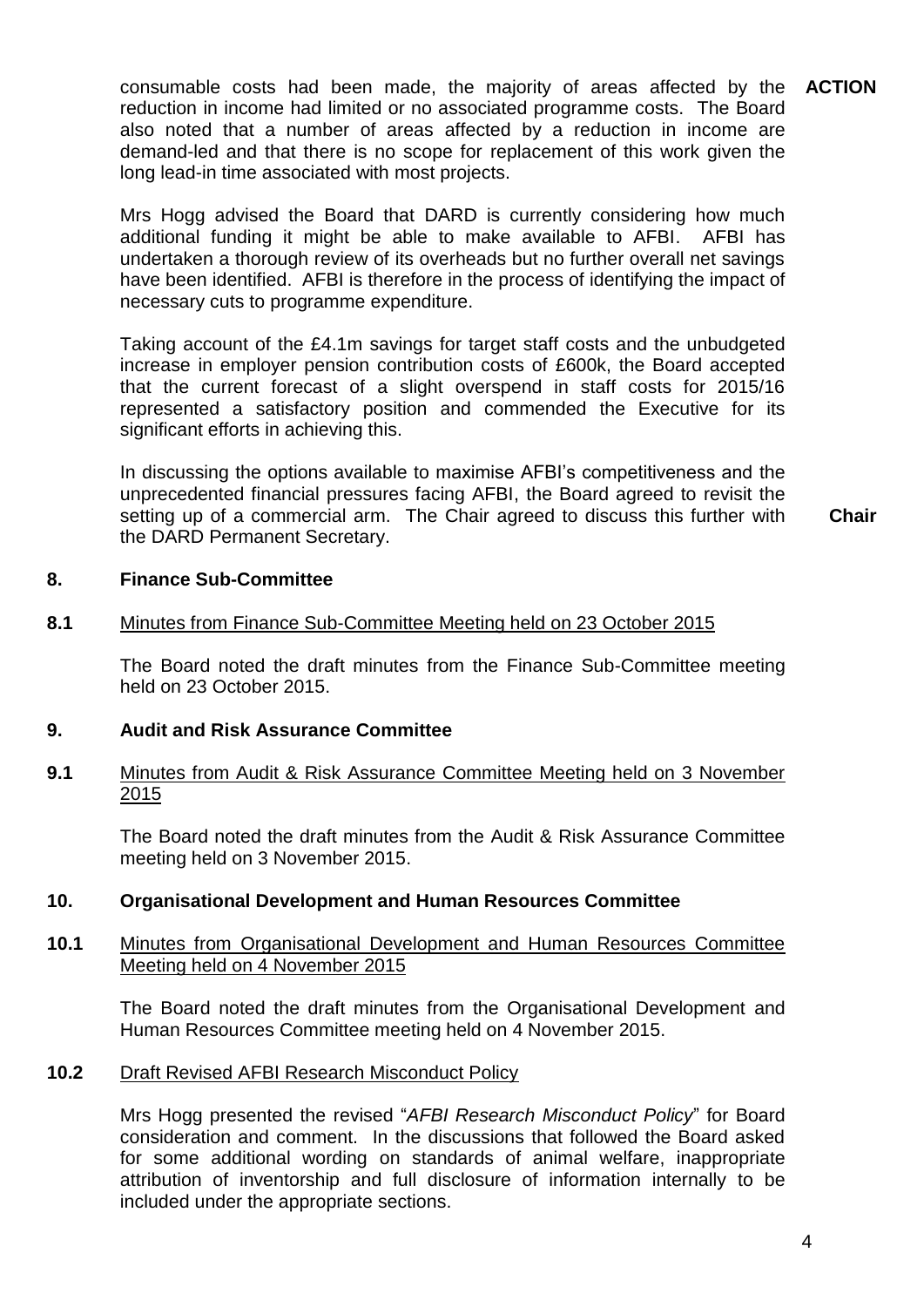The Executive agreed to revise the wording within the policy and present an updated version to the Board at its January meeting.

## **11. Governance Issues**

### **11.1** Risk Management

### **11.1.1** *Reports of New or Emerging Risks*

Mrs Hogg advised that the Executive was not aware of any new or emerging risks to the organisation.

### **11.2** Whistleblowing and Fraud

Mrs Hogg advised that there were no current cases to report. She reported that a previous incident of potential fraud at AFBI Hillsborough, reported at the November Board meeting, had been fully investigated and it was determined that no act of fraud or attempted fraud had occurred.

### **12. National Fraud Initiative 2014**

Mrs Hogg presented a paper on the results of the "*National Fraud Initiative 2014*". She stated that following the completion of the data matching exercise, AFBI had been recommended to investigate 115 matches. In total AFBI investigated 118 matches and all were cleared with no fraud being found. The Board welcomed the outcome and noted that no fraud had been detected during any of AFBI's annual National Fraud Initiative exercises.

#### **13. Any Other Business**

## **13.1** Proposed Dates of Board Meetings for 2016/17

In noting the dates of the Board meetings for 2016/17, it was agreed that the April 2016 meeting would take place on 11 April 2016. **Sec**

## **13.2** Centre For Innovation and Excellence in Livestock (CIEL)

Dr Mayne presented a paper detailing recent progress in respect of the establishment of the CIEL. The consortium had achieved "*Preferred bidder status*" in late October which allowed the formal development of legal documents to commence. Funding for the innovation centres had been confirmed in the UK Comprehensive Spending Review on 25 November 2015.

Dr Mayne stated that a demanding spend profile has been set which required AFBI to procure £450k of capital by 31 March 2016 with the remainder being procured during the next two financial years. In order to procure the capital within this financial year, the Board noted that, while DFP approval had been received, AFBI will need to obtain DARD's formal consent to become a member of the company. The timeframe for agreement of the detailed relationship documents, currently under negotiation, will need to be in place no later than mid-January to allow AFBI to procure the capital items in this financial year.